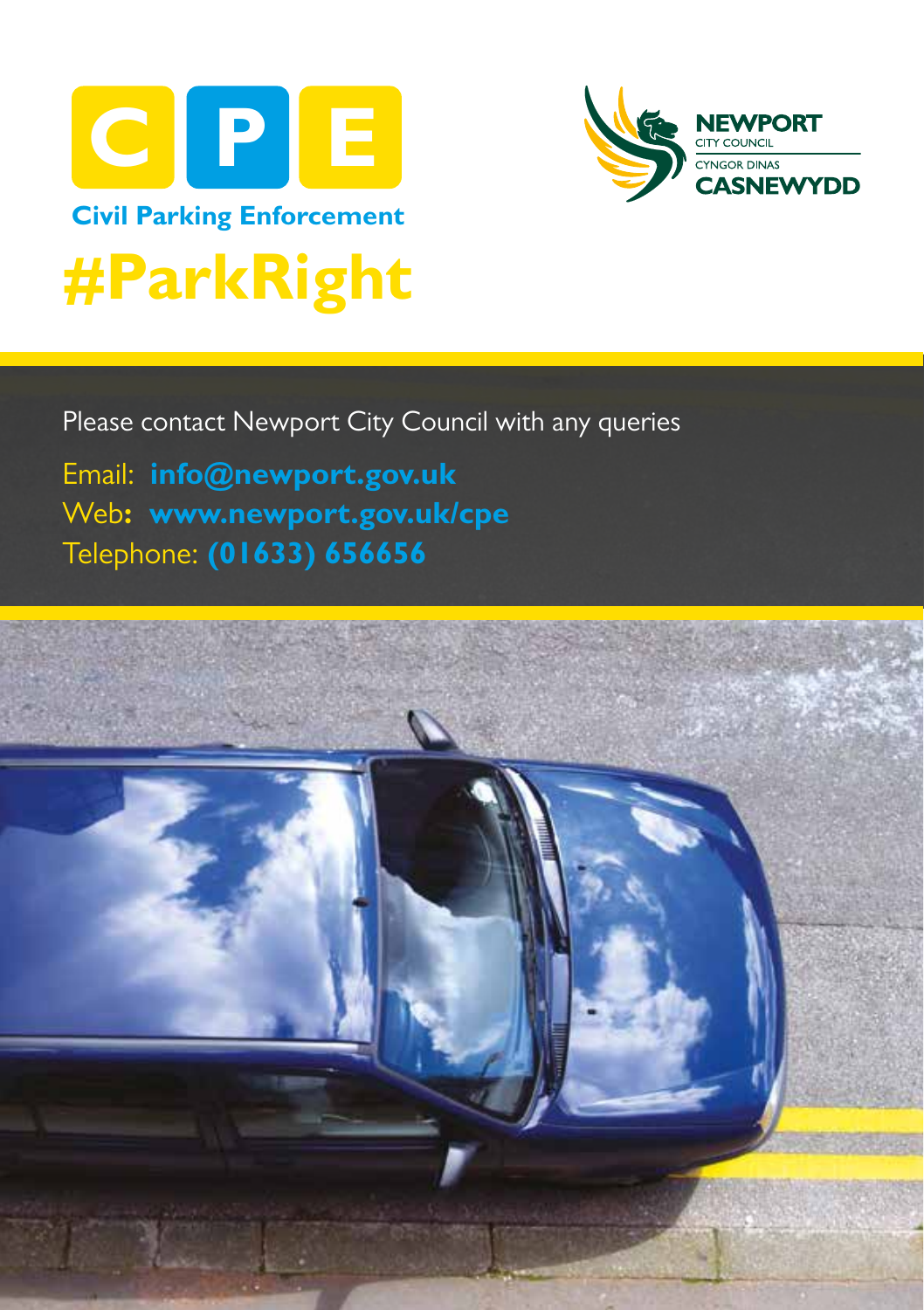# **What does CPE mean?**

Civil Parking Enforcement (CPE) means that the responsibility for enforcing parking restrictions is the responsibility of the Local Authority rather than the Police. CPE will apply throughout Newport from 1st July.

Parking restrictions will stay the same and Civil Enforcement Officers (CEOs) employed by the council will enforce all off-street car parks managed by the council, as well as on street parking restrictions such as residents parking schemes and double yellow lines.

If a vehicle is found to be parked unlawfully the CEOs will issue a Penalty Charge Notice (PCN). Other traffic restrictions including dangerous parking, obstruction of the footway, and moving traffic offences will continue to be enforced by Gwent Police.

# **Civil Enforcement Officers**

Newport City Council will be employing a team of Civil Enforcement Officers (CEOs) who will be deployed daily across the authority. These officers will be able to enforce parking related restrictions on the public highway if a vehicle is parked unlawfully, including:

- parking on yellow lines
- overstaying time limits on parking bays
- parking across drop kerbs
- parking more than 50cm from the edge of the kerb

The CEOs do not have the discretion to cancel a PCN once issued or take into consideration any mitigating circumstances, these must be considered through the appeal process. Other traffic restrictions will continue to be enforced by Gwent Police, including moving traffic offences and dangerous parking.

Officers will be seen enforcing at locations where previously traffic wardens were not deployed. Therefore you may receive a Penalty Charge Notice (PCN) for parking somewhere you have previously parked in contravention, as our team will be enforcing daily.



**2**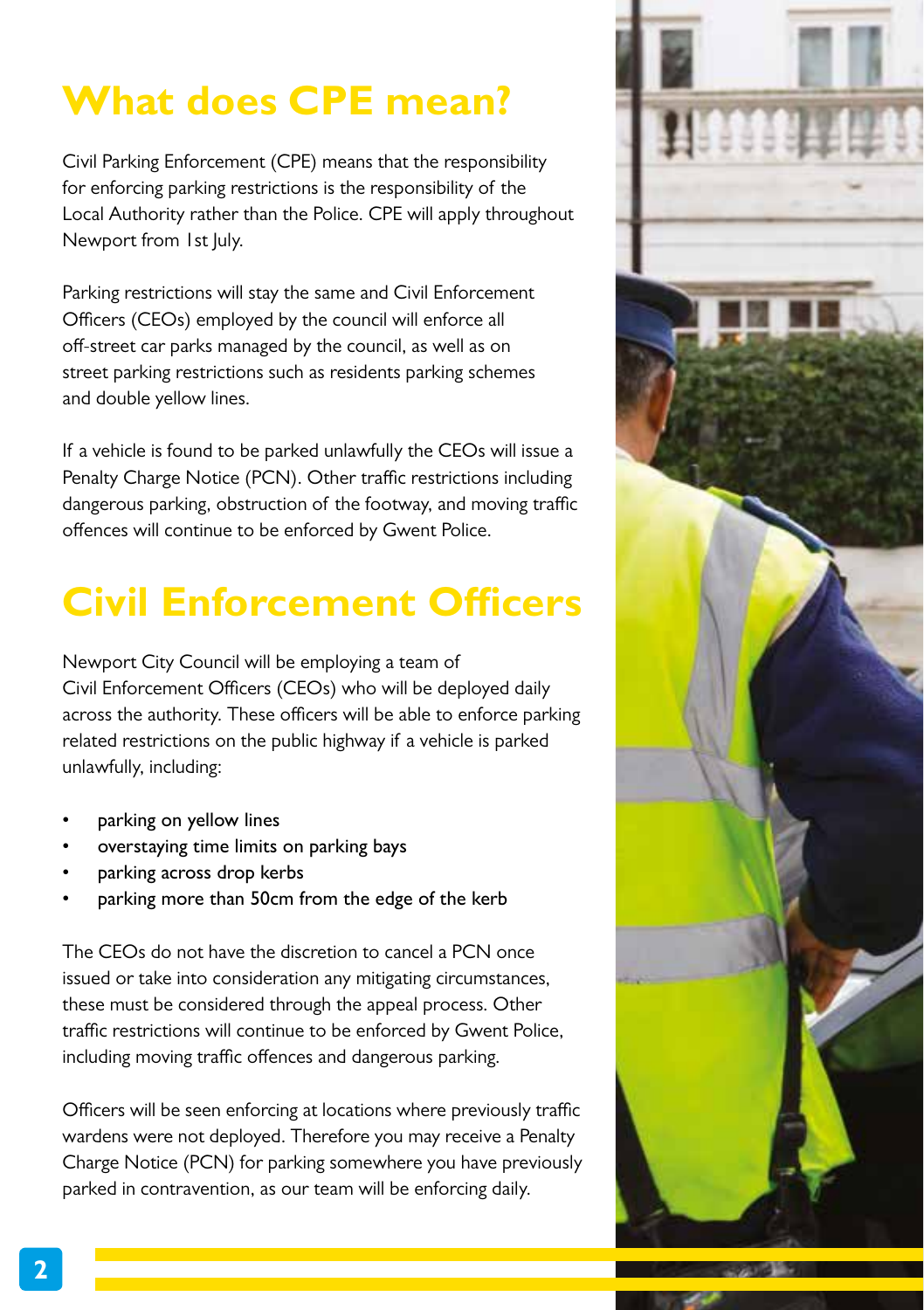# **Penalty Charge Notices (PCNs)**

A PENALTY CHARGE NOTICE will be issued to a vehicle parked in contravention of parking regulations.

The PCN will set out details of the vehicle and the contravention that has taken place, along with the level of the penalty charge to be paid. The charge will be either £70, reduced to £35 if paid within 14 days, or £50 for lesser parking offences, again reduced to £25 if paid within 14 days.

These charge levels are set by Government and legislation also requires that money from PCNs is used to cover the cost of operating the enforcement service, with any surplus invested in traffic improvement projects. Civil Enforcement Officers will not have targets to issue a set number of PCNs.

#### **A PCN can be paid**

PEN

CHAR

**NOTIC** 

**DO NOT** 

IGNORE

IT IS AN OFFENCE FOR AN **IT IS AN OFFENCE FOR AN UNAUTHORISED PERSON TO THIS NOTICE RE WITH** 

By post using the envelope provided with the **PCN** By telephone on **033 33 200 867**  Via the internet at **www.swpg.co.uk** *(Please do not send cash through the post)*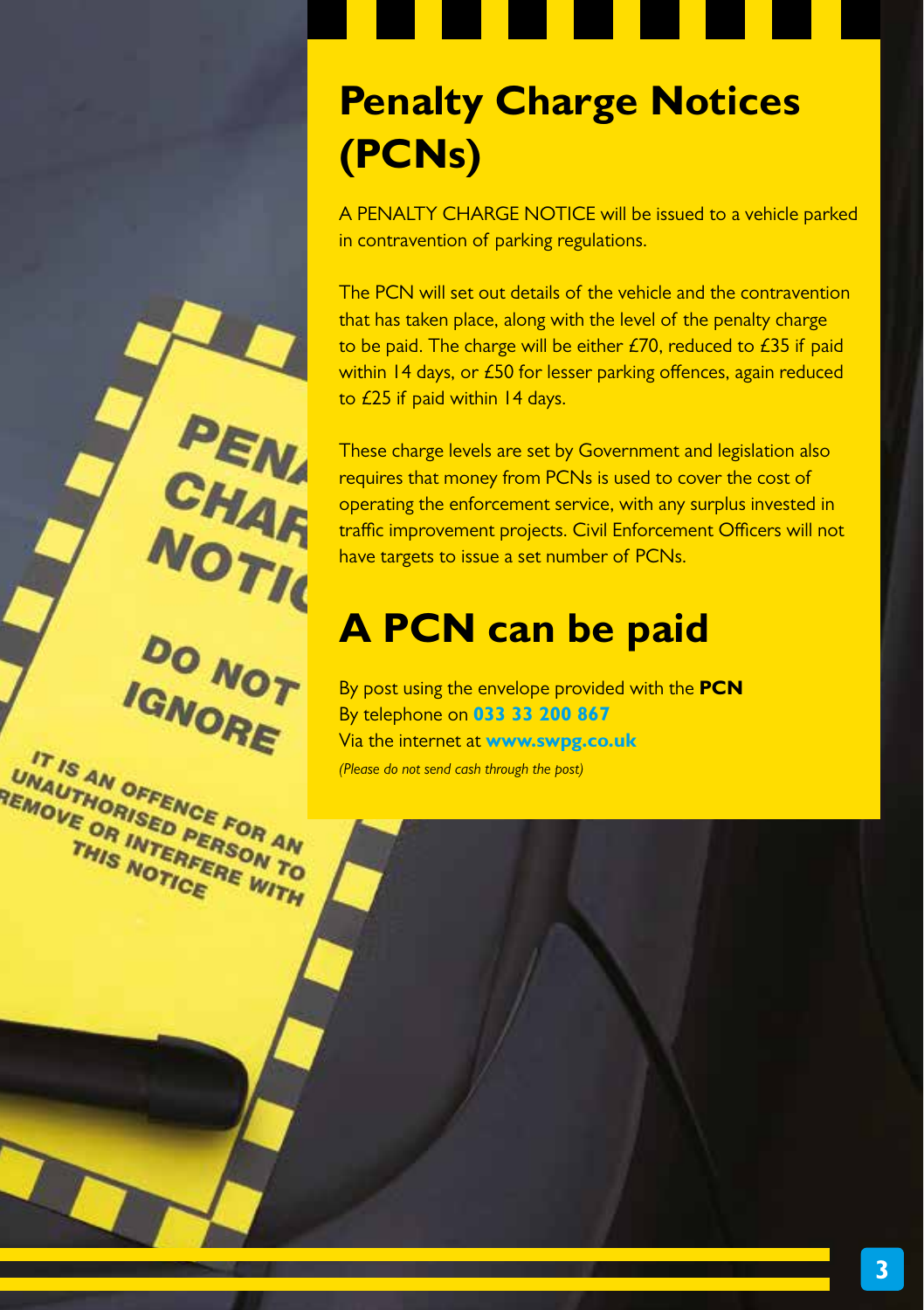#### **Appeals process**

If you wish to challenge a Penalty Charge Notice, follow the instructions on the reverse of the notice and submit a written challenge. If you do this within the first 14 days of issue and your challenge is rejected, the discounted rate will be restarted for a further 14 days.

If you appeal after 14 days and your challenge is rejected, the full charge will be payable. You have 28 days in total to submit a written challenge from the date the notice was issued. If the appeal is rejected the recipient (vehicle owner/keeper) does have the further option to submit an appeal to an independent adjudicator. Details of how to do this will be included in the decision notice from the council.

Please do not ignore a Penalty Charge Notice as the charge will increase if it is not paid or if a challenge is not made. Any further delay may lead to action by enforcement agents (bailiffs), with their costs added to the civil debt.

500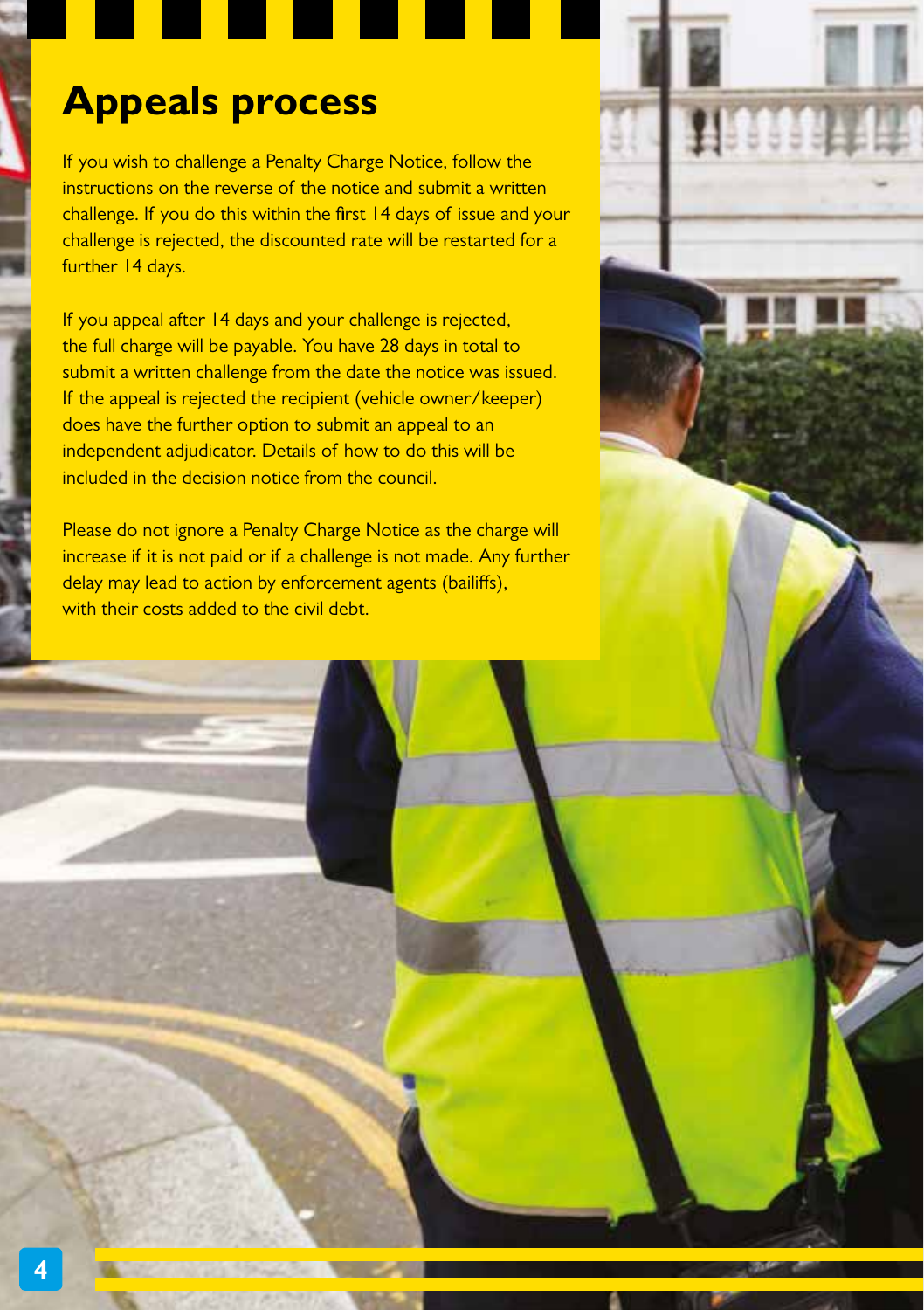

## **Avoiding a PCN**

Following these parking tips will help you to park in a way that does not cause inconvenience to other members of the public and help avoid a PCN:

- Always check the lines on the road and, where applicable, the signs by the side of the road - they tell you what restrictions apply.
- Do not park on double yellow lines, this applies to both the footway and the highway.
- Do not park where there are yellow line waiting or loading restrictions in force.
- In pay and display car parks, always make sure you read the signage and always make sure you purchase the appropriate pay and display ticket in accordance with the instructions on the signage and park within the bay.
- Do not stay longer than is permitted by the signs or by the ticket you have purchased.
- Do not block entrances to private properties dropped kerbs.
- Do not double-park.
- Do not park on pedestrian crossings or the white zig-zag markings near to the crossing.
- Do not park on 'School Keep Clear' markings or the yellow zig-zag markings near to schools.
- Do not park in loading bays unless you are loading/unloading goods.
- Do not park in bays reserved for disabled badge holders or specific classes of vehicle unless you are entitled to do so.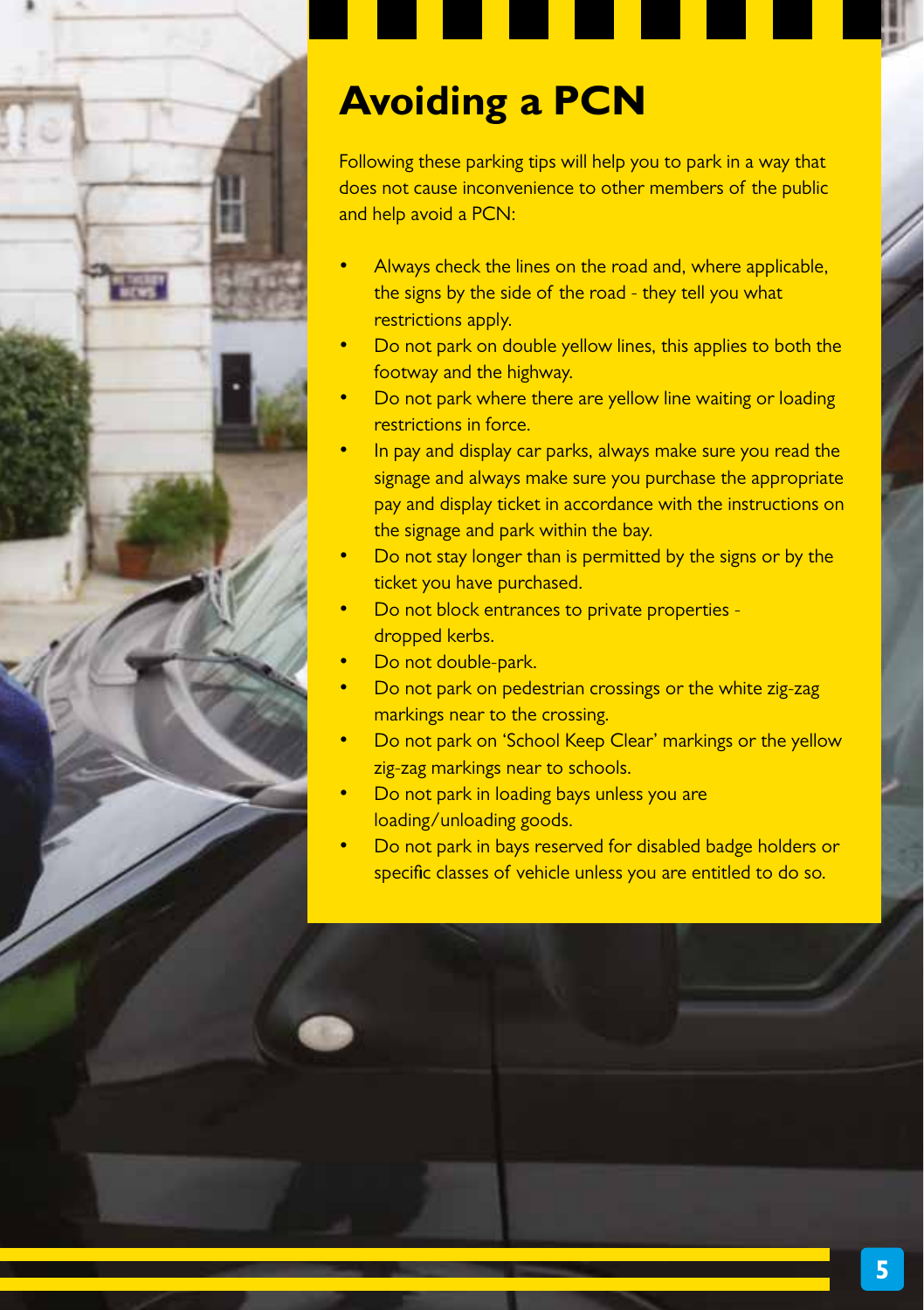## **Parking Right**

The transfer of Civil Enforcement powers will allow the council to ensure motorists are parking right in Newport.

It allows us to tackle issues such as traffic congestion, road safety and to safeguard the interests of residents, blue badge holders, transport operators and local businesses.

It will prevent the abuse of specific types of parking such as disabled bay, loading bays, bus stops and should help ease congestion outside schools.

To park ensure you have parked right, you should always check the lines and the signs, or other notices in the vicinity of where you are parking.

These will tell you about any restrictions to parking and The Highway Code explains what the signs and lines mean.



civit.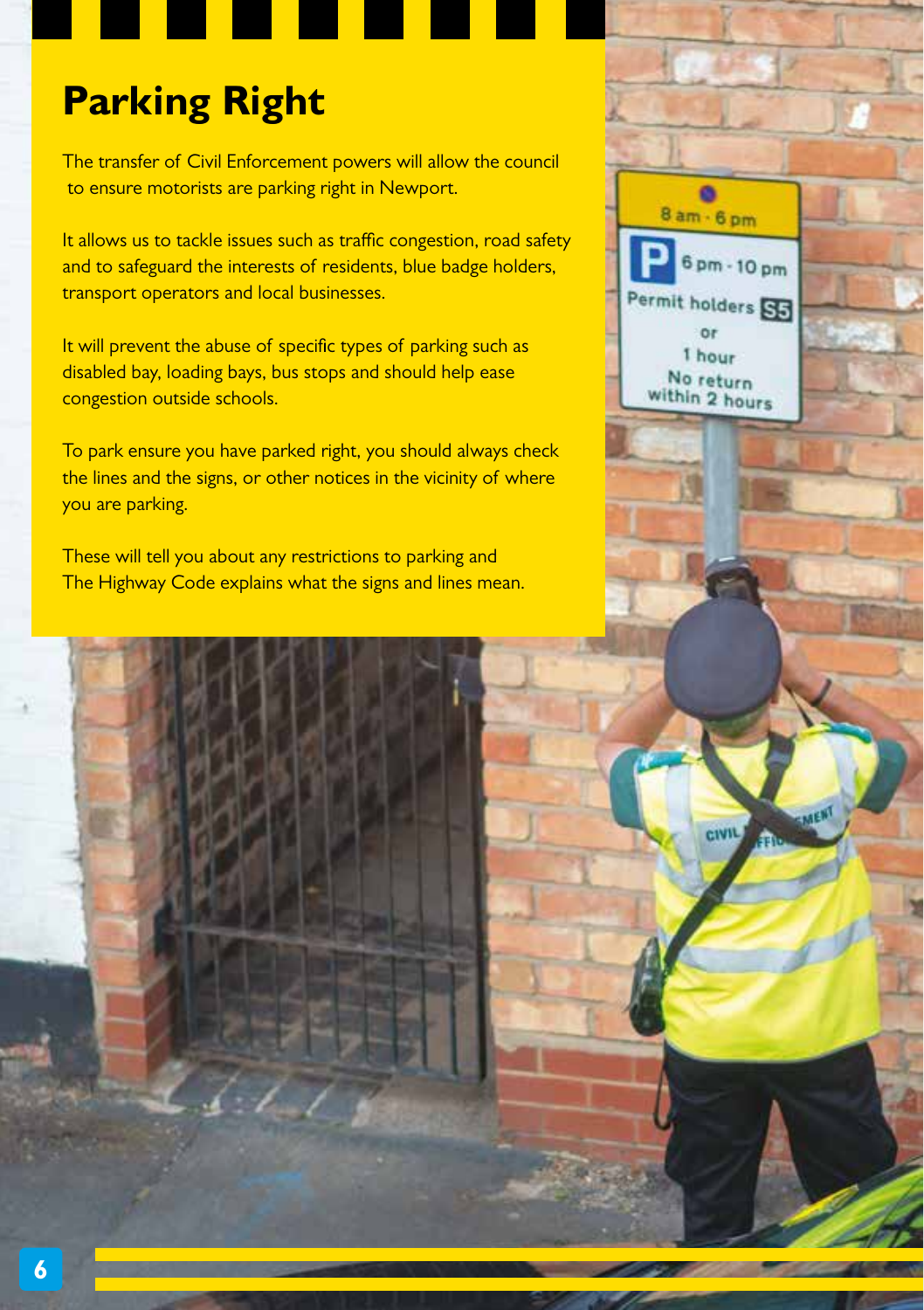





There are no changes to the rules for parking as part of CPE. Parking contraventions that could currently result in you receiving a ticket from the Police, will still be parking contraventions once CPE has been introduced.

Read more at: **www.newport.gov.uk/parking**

#### **Resident parking schemes**

There is no change to resident parking schemes because of CPE. Parking in a resident parking bay without a valid permit displayed will remain a parking contravention after CPE has been introduced and could result in you being issued with a PCN.

Read about Newport resident parking schemes at: **www.newport.gov.uk/parking**

#### **Blue Badge holders**

CPE does not change the rules for parking for blue badge holders Blue badge holders can still receive a PCN for certain parking contraventions, please refer to the guidance booklet issued with your blue badge for details.

Read about disabled parking in Newport at: **www.newport.gov.uk/parking**